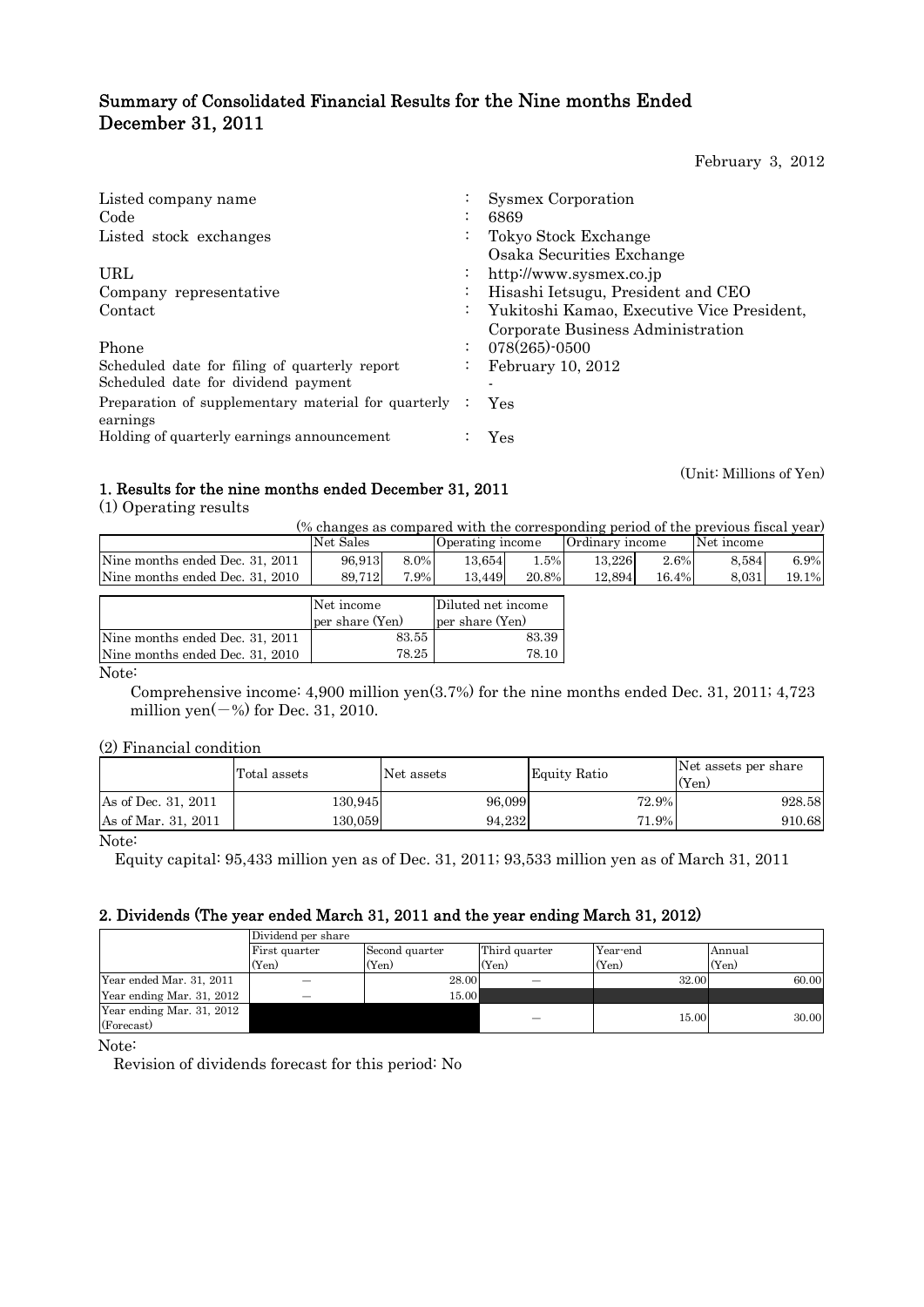## 3. Business forecast for the year ending March 31, 2012

(% changes as compared with the corresponding period of the previous fiscal year)

|                                           | Sales<br>Net |        | <b>O</b> perating income |         | $\sim$<br>Ordinary | income  | Net.<br>mcome |         | Net income per share<br>(Yen) |
|-------------------------------------------|--------------|--------|--------------------------|---------|--------------------|---------|---------------|---------|-------------------------------|
| Year ending<br>2012<br>21<br>Mar.<br>. ə1 | 000<br>134.  | $.5\%$ | $-6.500$<br>18           | $1.2\%$ | 18,000             | $0.1\%$ | 500           | $0.8\%$ | 1.92                          |

Note:

Revision of business forecast for this period: No

## 4. Other information

- (1) Changes in significant consolidated subsidiaries(which resulted in changes in scope of consolidation): No
- (2) Application of special accounting policy for quarterly financial reporting: No
- (3) Changes in accounting policies, accounting estimates and restatement of corrections
- 1) Changes in accounting policies resulting from the revision of the accounting standards and other regulations: Yes
	- 2) Other changes in accounting policies: No
	- 3) Changes in accounting estimates: No
	- 4) Restatement of corrections: No
- (4) Number of shares outstanding (Ordinary shares)
	- 1) Number of shares outstanding at the end of each fiscal period (including treasury stock): 102,991,216 shares as of Dec. 31, 2011; 102,923,616 shares as of Mar. 31, 2011
	- 2) Number of treasury stock at the end of each fiscal period:
	- 217,716 shares as of Dec. 31, 2011; 216,616 shares as of Mar. 31, 2011
	- 3) Average number of outstanding stock for each period (cumulative):
	- 102,747,164 shares nine months ended Dec. 31, 2011; 102,634,498 shares nine months ended Dec. 31, 2010

\*It is under the review procedure based on the Financial Instruments and Exchange Act at the time of disclosure of this report.

\*The above estimates are based on information available to the company on the date of the report's announcement. Due to unforeseen circumstances, however, actual results may differ from such estimates.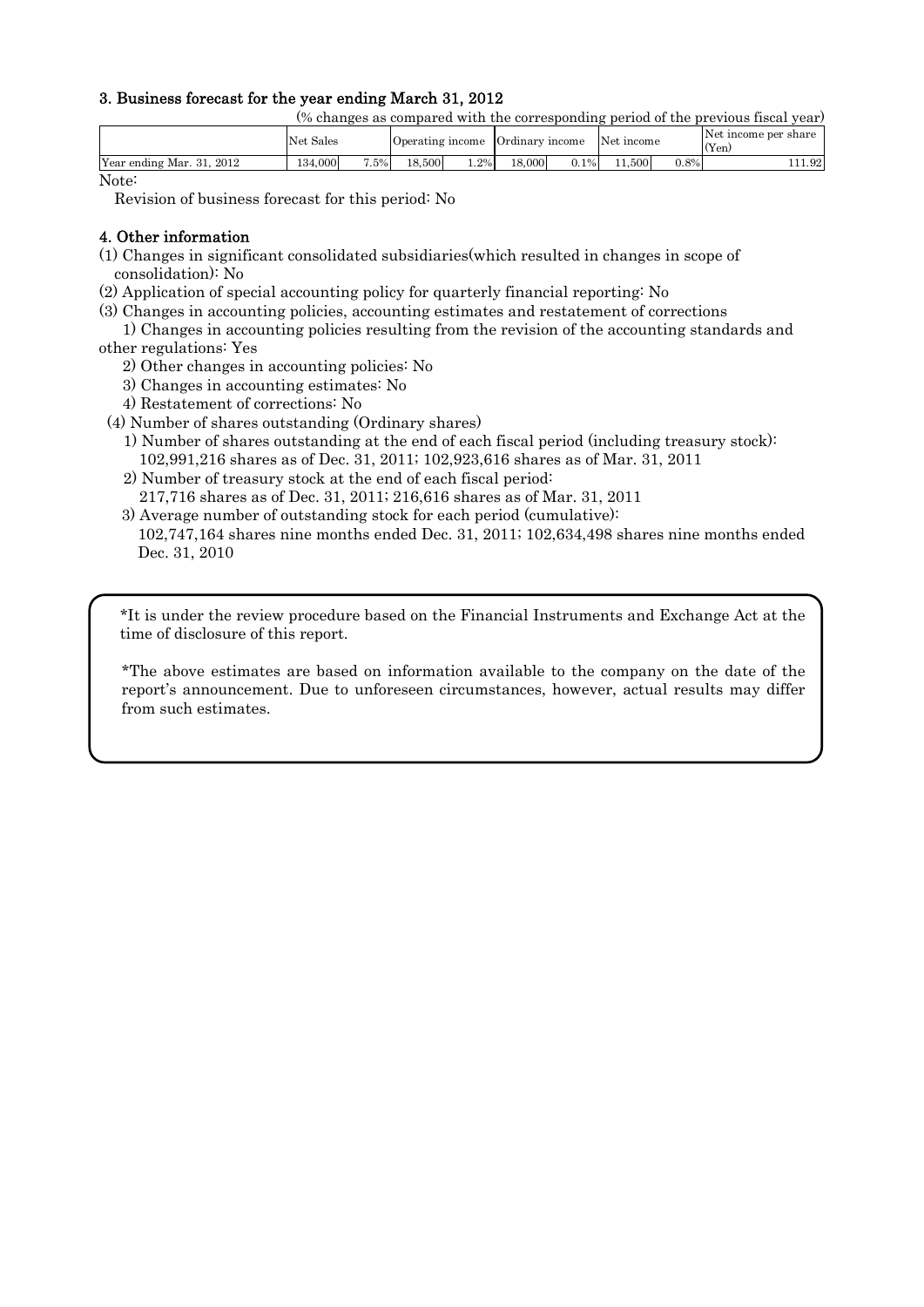## [Financial performance]

#### 1. Performance analysis

During the first nine months of the fiscal year ending March 31, 2012, although economic activity showed signs of recovering from the effects of the Great East Japan Earthquake, such as supply chain interruptions and electric power shortages, the impact of such factors as flooding in Thailand, rising raw materials prices and historically high rates of ongoing yen appreciation shrouded the future in uncertainty. In Europe and the United States, the economic outlook appears likely to worsen, owing to such factors as the European debt crisis, unrest in the Middle East and Africa and rising gasoline prices—causing customer confidence to fall. In emerging markets, meanwhile, overall economic expansion remains firm, despite uncertainties stemming from decelerating economic growth in China and rising consumer prices.

On the healthcare front, earnings and profits at medical institutions in Japan are beginning to improve, prompted by the restructuring of public hospitals and revisions in medical remuneration. In advanced countries in Europe and North America, efforts are underway to reduce healthcare costs and reform medical systems. In the United States, dispute continues about a medical reform bill that aims to reduce the number of people without medical insurance. In China, medical system reform that is underway, including to the medical insurance system, aims to build infrastructures that provide uniform medical services in cities and farming villages throughout the country.

Against this backdrop, in its mainstay hematology field the Sysmex Group launched the new top-end XN-Series of multiparameter automated hematology analyzers. The series is designed for sale across all regions, and sales will commence by country, as approved. Also, our Company in Taiwan—which we converted to a wholly owned subsidiary in the preceding fiscal year, commenced sales and support operations in cooperation with local distributors in October 2011.

|                   | 2011 3Q   |            | 2012 3Q   | YoY        |            |
|-------------------|-----------|------------|-----------|------------|------------|
|                   | Amount    | Percentage | Amount    | Percentage | (Previous) |
|                   | (Millions | of Total   | (Millions | of Total   | $period =$ |
|                   | of Yen)   | $(\% )$    | of Yen    | (0/0)      | 100%)      |
| Japan             | 26,666    | 29.7       | 27,249    | 28.1       | 102.2      |
| Americas          | 19,231    | 21.4       | 20,925    | 21.6       | 108.8      |
| Europe            | 25,767    | 28.7       | 27,694    | 28.6       | 107.5      |
| China             | 11,363    | 12.7       | 14,376    | 14.8       | 126.5      |
| Asia Pacific      | 6,683     | 7.5        | 6,666     | 6.9        | 99.7       |
| Overseas subtotal | 63,046    | 70.3       | 69,663    | 71.9       | 110.5      |
| Total             | 89,712    | 100.0      | 96,913    | 100.0      | 108.0      |

Net Sales by Destination

In Japan, management improvements accompanying healthcare reforms resulted in steady capital investment by large-scale healthcare institutions. This situation and our ongoing efforts to promote solutions led to solid sales, as well as strong performance in terms of receiving major orders. As a result, we posted sales of ¥27,249 million, up 2.2% from the same period of the previous fiscal year.

In overseas markets, we made steady progress in the strengthening of sales and support structures and the provision of solutions. As a result, sales moved steadily upward on a local currency basis due to increased sales of instruments and diagnostic reagents. Consequently, despite major yen appreciation the Group's overseas sales were ¥69,663 million, up 10.5% year on year. The overseas sales ratio was 71.9%, up 1.6 percentage points from the same period of the previous fiscal year.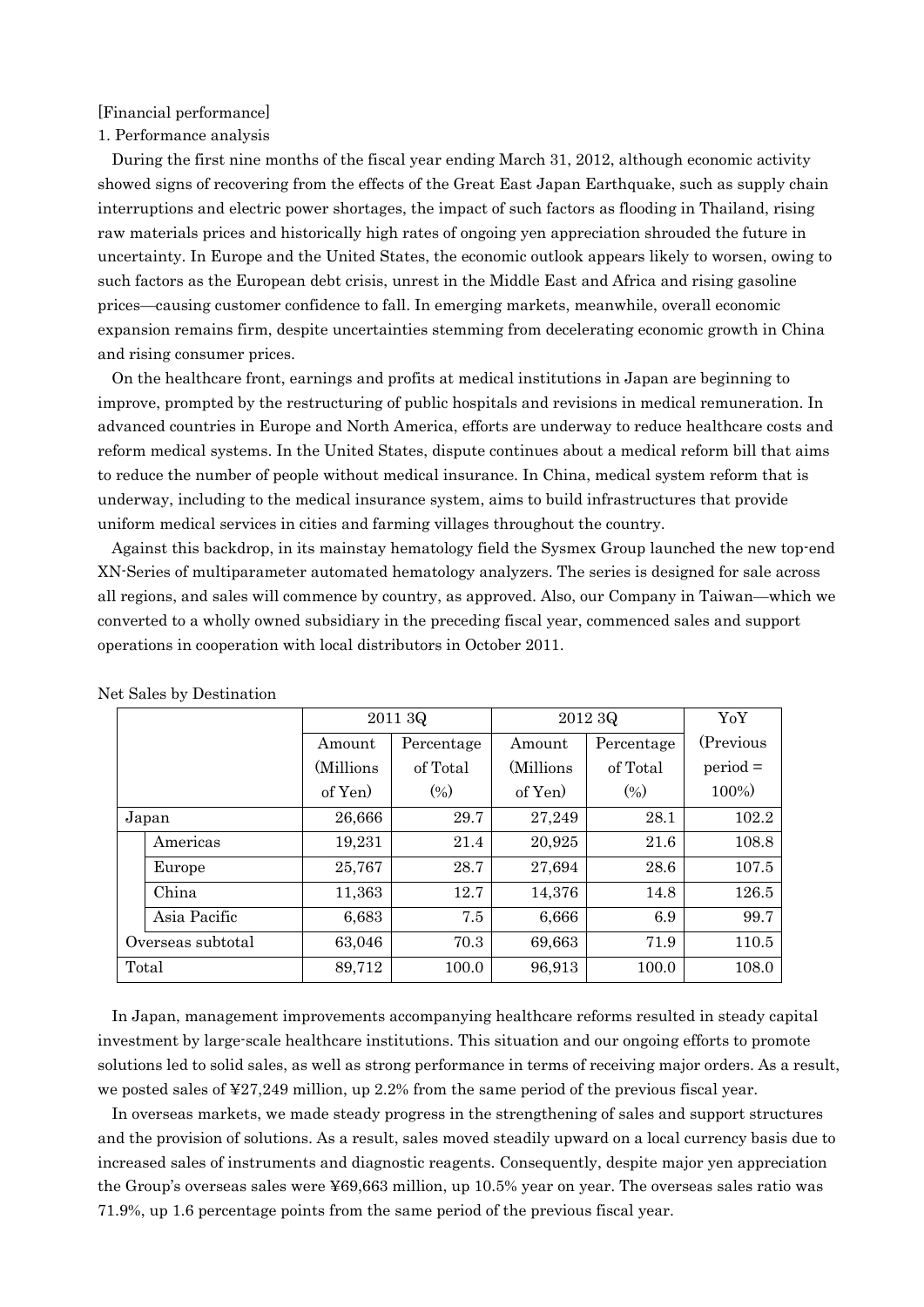Income was up year on year, despite the impact of substantial yen appreciation against the U.S. dollar.

As a result, during the first nine months the Group recorded consolidated net sales of ¥96,913 million, up 8.0%. Operating income rose 1.5%, to ¥13,654 million, ordinary income grew 2.6%, to ¥13,226 million, and net income increased 6.9%, to ¥8,584 million.

#### Performance by segment

#### (1) Japan

Sales remained robust in the hematology field, our main business domain, as well as in the hemostasis, urinalysis and laboratory information systems, owing to our perseverance in presenting solutions to customers paid off in the form of large orders. These factors contributed to a 2.9% rise in sales compared with the corresponding period of the preceding fiscal year, to ¥30,029 million.

Despite the negative effects on income of yen appreciation, we posted operating income of ¥6,406 million, up 20.5% year on year. This rise was the result of robust domestic sales and an increase in export sales to Group companies, including the impact of a revision in intragroup transaction prices.

## (2) Americas

In the United States, sales grew as a result of our focus on developing direct sales and support networks, as well as our success in promoting solutions that meet customer needs, which generated strong sales to integrated healthcare networks (IHNs) and the U.S. Veterans Integrated Service Network (VISN). In addition, economic recovery in Central and South America led to robust sales, centering on bids. Despite the negative effects of yen appreciation, sales in the Americas rose 7.5%, to ¥19,736 million.

The impact of higher sales overcame the effects of yen appreciation, the higher cost of sales resulting from a revision in intragroup transaction prices and an increase in selling, general and administrative expenses stemming from efforts to reinforce our sales and support operations. Consequently, operating income rose 2.8%, to ¥2,260 million.

#### (3) Europe

In addition to enhancing our direct sales and support activities, we continued in our efforts to propose solutions, resulting in robust sales centered in the hematology field. As a result, sales in Europe were up 7.1% year on year, to ¥27,519 million.

The effects of higher sales compensated for an increase in selling, general and administrative expenses to enhance our sales and support structure, prompting operating income to rise 9.4%, to ¥3,897 million.

#### (4) China

In China, sales surged 26.5%, to ¥14,376 million. Behind these solid results were substantially higher sales of instruments and diagnostic reagents in the hematology, hemostasis and urinalysis fields, as well as increased sales of instruments in the clinical chemistry field.

Operating income fell 10.4%, to ¥1,950 million, owing to higher cost of sales resulting from a revision in intragroup transaction prices, combined with the effects of yen appreciation.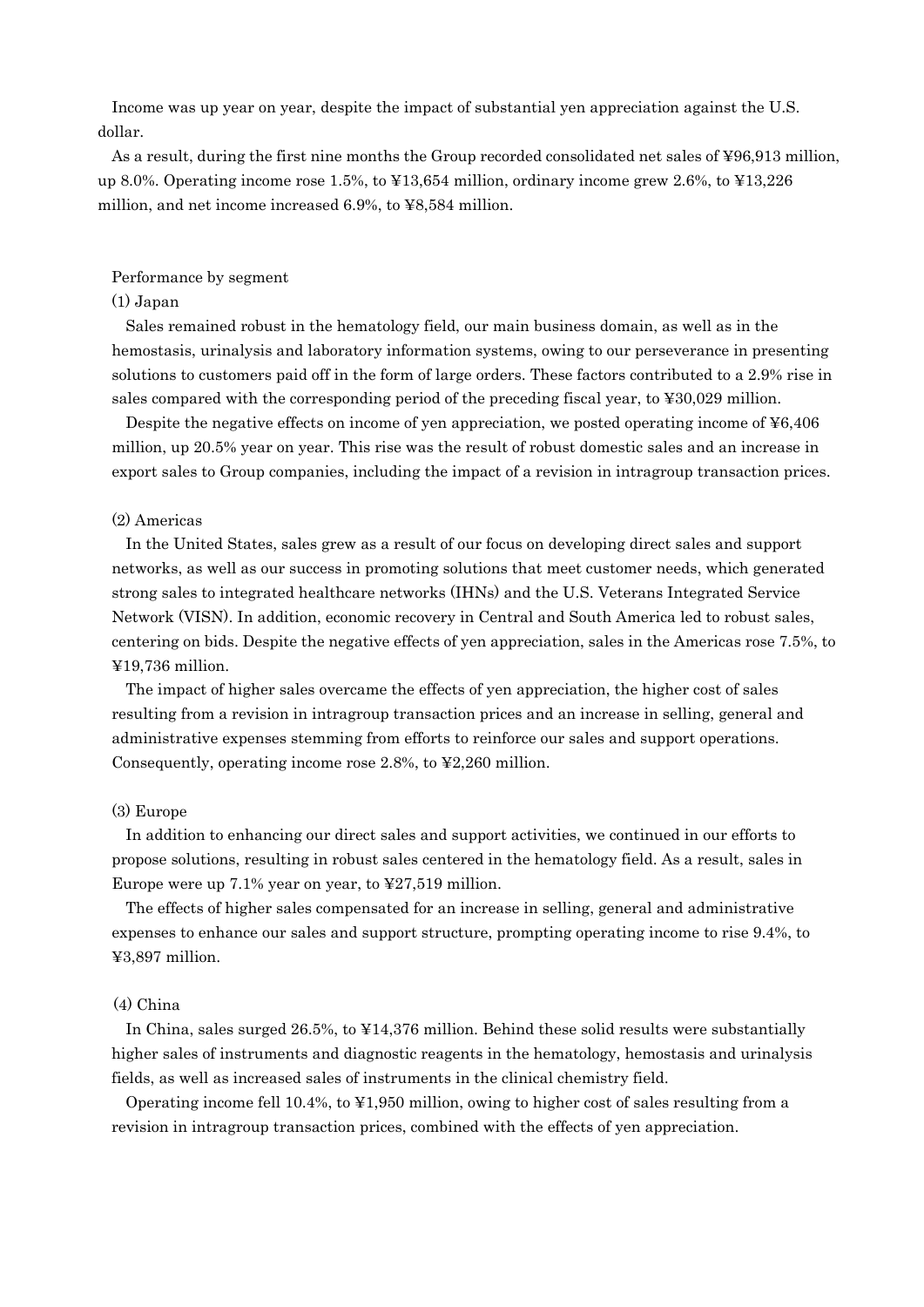#### (5) Asia Pacific

Sales were up sharply in India, centering on the hematology field. For the region, sales were up 3.1% year on year, to ¥5,250 million, the low rate of increase reflecting comparison with a temporary spike stemming from large-scale orders in the preceding fiscal year.

Owing to the higher cost of sales resulting from a revision in intragroup transaction prices and an increase in selling, general and administrative expenses, operating income fell 78.1%, to ¥131 million.

## 2. Financial conditions analysis

#### (1) Assets, liabilities and net assets

As of December 31, 2011, total assets amounted to ¥130,945 million, up ¥886 million from the end of the previous fiscal year. Major factors included a ¥3,010 million increase in merchandise and finished goods, although investments and other assets declined ¥2,425 million.

Meanwhile, total liabilities were down ¥981 million, to ¥34,846 million. The main contributors to this decrease included the provision for bonuses, which was down ¥1,169 million.

Total net assets came to ¥96,099 million at the end of the first half, up ¥1,867 million. The principal reason for this rise was a ¥5,399 million increase in retained earnings, while foreign currency translation adjustments fell ¥3,652 million. The equity ratio as of December 31, 2011, was 72.9%, up 1.0 percentage point from the 71.9% recorded at the end of the previous fiscal year.

#### (2) Cash flows

As of December 31, 2011, cash and cash equivalents amounted to ¥17,791 million, down ¥1,124 million from March 31, 2011. Cash flows from various activities are described in more detail below.

## (Operating cash flow)

Net cash provided by operating activities was ¥9,955 million, down ¥1,043 million. As principal factors, income before income taxes provided ¥13,183 million, ¥542 million more than during the first nine months of the preceding year, and depreciation and amortization provided ¥5,260 million, up ¥184 million. An increase in inventories used ¥4,403 million, ¥2,666 million more than in the first nine months of the preceding year, and income taxes paid used ¥5,644 million, ¥893 million more than in the first nine months of the preceding fiscal year.

#### (Investing cash flow)

Net cash used in investing activities was ¥7,754 million, ¥1,599 million more than in the first nine months of the preceding fiscal year. The main use of cash was purchases of property, plant and equipment, which used ¥4,777 million, ¥796 million more than in the first nine months of the previous year. In addition, expenditures for the transfer of business used ¥1,900 million.

#### (Financing cash flow)

Net cash used in financing activities amounted to ¥2,701 million, ¥465 million less than was used in these activities in the first nine months of the previous year. In this category, cash dividends paid used ¥3,184 million (up ¥158 million from the first nine months of the previous year), a net increase in short-term loans payable provided ¥807 million, ¥363 million more than in the first nine months of the preceding fiscal year. Also, in the "other" category, the repayment of lease obligations used ¥474 million (¥357 million less than in the first nine months of the preceding year).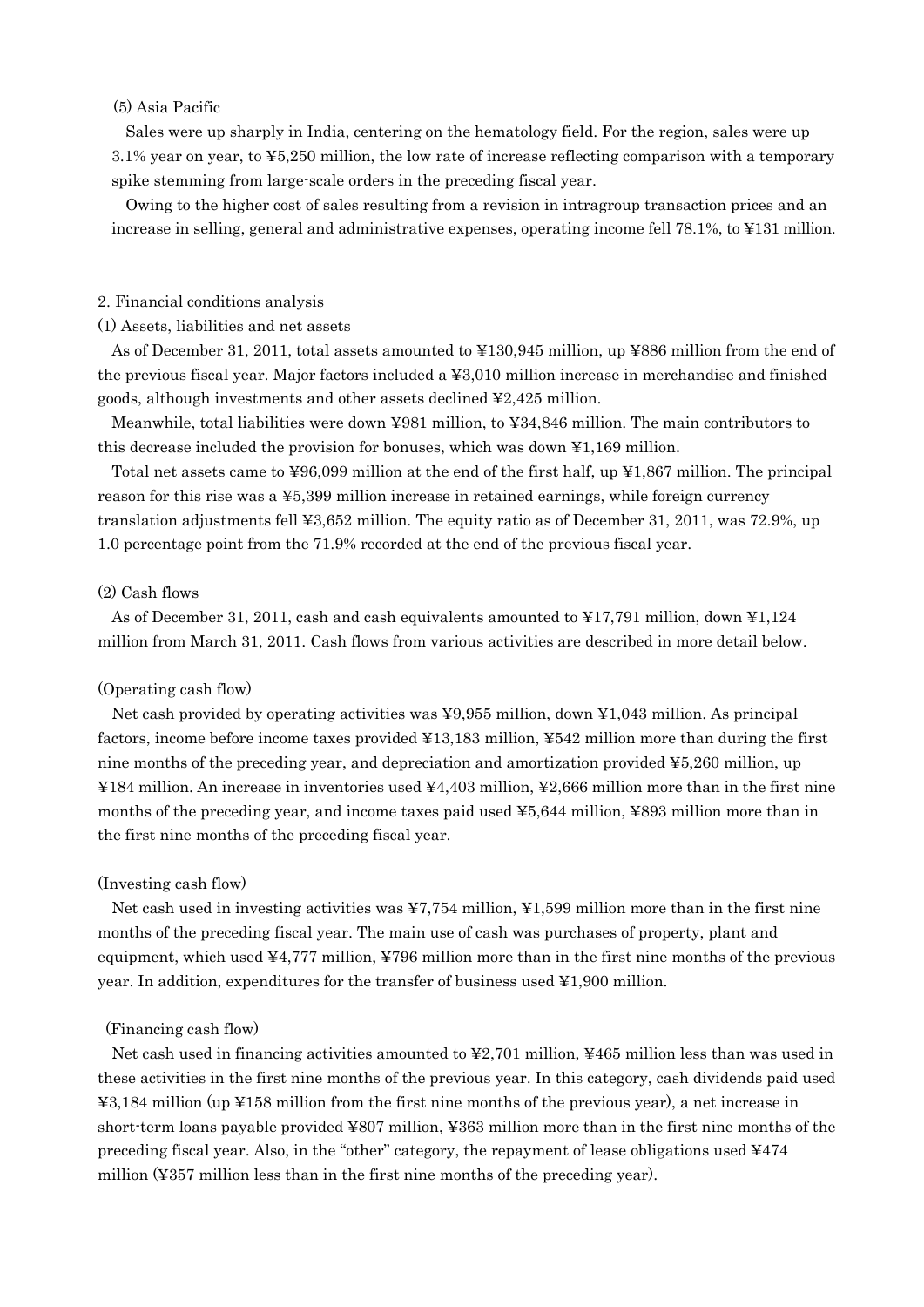## 3. Consolidated financial forecast

Our forecast for the full fiscal year ending March 31, 2012, remains unchanged from the figures announced on November 7, 2011.

The forecasts above are based on information available as of the date of this release. Actual results may differ materially from these forecasts due to unforeseen factors and future events.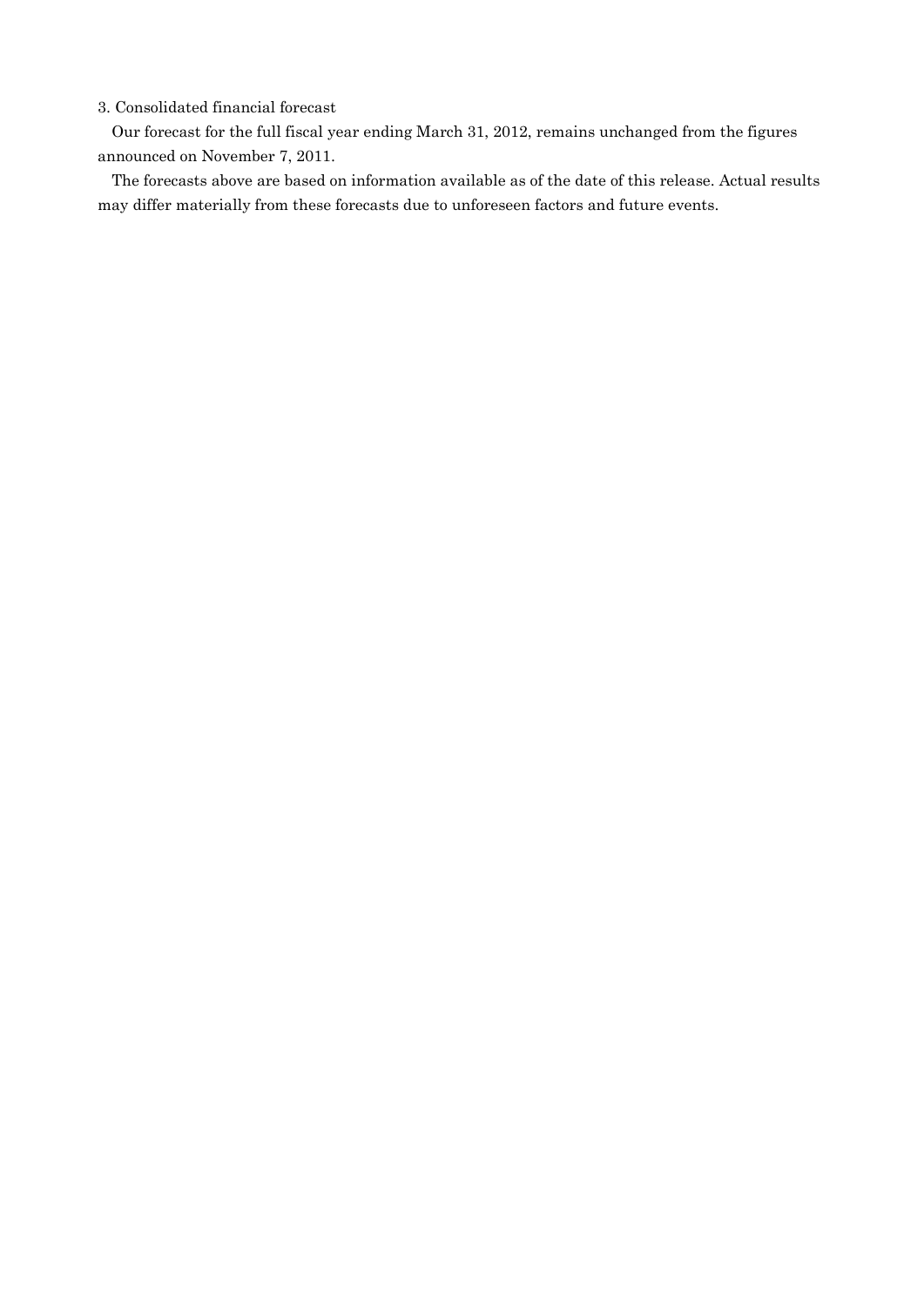## Consolidated Balance Sheets

(Unit: Millions of Yen) **Items** Amount Amount Amount Amount Amount Amount Amount Amount Amount Amount Amount Amount Amount Amount Amount Amount Amount Amount Amount Amount Amount Amount Amount Amount Amount Amount Amount Amount Amount Amount Amou (Assets) Ⅰ Current assets Cash and deposits 17,326 Notes and accounts receivable-trade 32,063 31,504 Short-term investment securities 178 684 Merchandise and finished goods 17,340 17,340 Work in process  $1,733$   $1,699$ Raw materials and supplies  $3,748$   $4,036$ Others 9,299 9,695 Allowance for doubtful accounts (370) (350) (350) Total current assets  $79,931$  81,935 Ⅱ Noncurrent assets Property, plant and equipment Buildings and structures, net 15,232 15,459 Others 20,999 21,741 Total Property, plant and equipment 36,231 37,201 Intangible assets Goodwill 2,390 2,390 2,390 2,390 2,390 2,390 2,390 2,390 2,390 2,490 2,590 2,590 2,590 2,590 2,590 2,590 2,590 Others 4,816 4,816 4,894 Total Intangible assets  $6,646$  6,985 Total Investments and other assets  $7.250$   $7.250$   $4.824$ Total Noncurrent assets 49,010 Total assets 130,059 130,945 (Liabilities) Ⅰ Current liabilities Notes and accounts payable-trade  $11,574$  12,232 Short-term loans payable  $310$   $310$ Income taxes payable  $2,728$   $1,612$ Provision for bonuses 3,277 2,107 Provision for directors' bonuses 207 184 Provision for product warranties 128 128 110 Others 13,322 13,322 Total current liabilities  $30,992$   $30,573$ Ⅱ Noncurrent liabilities Long-term loans payable  $11$  5 Provision for retirement benefits 751 1,116 Provision for directors' retirement benefits 160 160 Others  $3,910$   $2,990$ Total Noncurrent liabilities  $4.834$   $4.272$ Total liabilities  $35,827$   $34,846$ (Net assets) Ⅰ Shareholders' equity Capital stock 9,041 9,136 Capital surplus 14,076 Retained earnings  $74,662$   $80,061$ Treasury stock  $(252)$   $(255)$ Total shareholders' equity 103,020 103,020 Ⅱ Accumulated other comprehensive income Valuation difference on available-for-sale securities 185 135 Deferred gains or losses on hedges (13) 1 Foreign currency translation adjustment  $(4,071)$   $(7,723)$ Total accumulated other comprehensive income (3,899) (7,586)  $\Box$  Subscription rights to shares 600  $600$ N Minority interests 102 As of Mar. 31, 2011 As of Dec. 31, 2011

> **Total net assets** 96,099 Total liabilities and net assets 130,059 130,945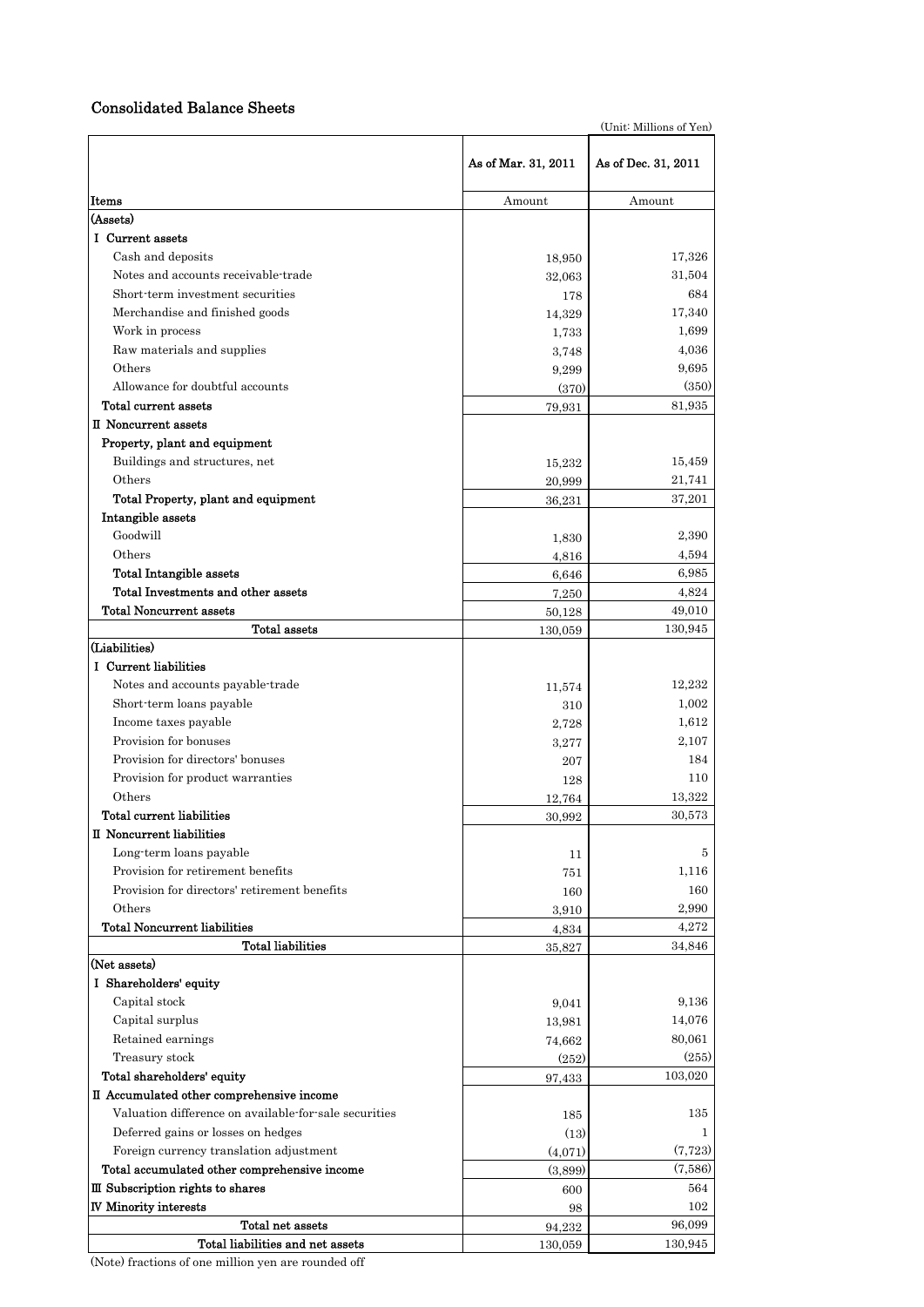## Consolidated Statements of Income

|                                                                                        |                                    | (Unit: Millions of Yen)            |
|----------------------------------------------------------------------------------------|------------------------------------|------------------------------------|
|                                                                                        | Nine months ended<br>Dec. 31, 2010 | Nine months ended<br>Dec. 31, 2011 |
| Items                                                                                  | Amount                             | Amount                             |
| I Net sales                                                                            | 89,712                             | 96,913                             |
| II Cost of sales                                                                       | 31,975                             | 35,782                             |
| Gross profit                                                                           | 57,737                             | 61,130                             |
| III Selling, general and administrative expenses                                       | 44,287                             | 47,475                             |
| Operating income                                                                       | 13,449                             | 13,654                             |
| IV Non-operating income                                                                |                                    |                                    |
| Interest income                                                                        | 89                                 | 105                                |
| Dividends income                                                                       | 48                                 | 48                                 |
| Income from investment real estate                                                     | 295                                | 211                                |
| Income from business collaboration agreement                                           | 214                                |                                    |
| Others                                                                                 | 254                                | 210                                |
| Total non-operating income                                                             | 902                                | 576                                |
| V Non-operating expenses                                                               |                                    |                                    |
| Interest expenses                                                                      | 78                                 | 76                                 |
| Equity in losses of affiliates                                                         | 45                                 | 45                                 |
| Maintenance cost of investment real estate                                             | 112                                | 49                                 |
| Foreign exchange losses                                                                | 1,033                              | 751                                |
| Others                                                                                 | 187                                | 80                                 |
| Total non-operating expenses                                                           | 1,457                              | 1,004                              |
| Ordinary income                                                                        | 12,894                             | 13,226                             |
| VI Extraordinary profits                                                               |                                    |                                    |
| Gain on sales of noncurrent assets                                                     | $\overline{4}$                     | 12                                 |
| Reversal of allowance for doubtful accounts                                            | 12                                 |                                    |
| Others                                                                                 | 3                                  | 3                                  |
| Total extraordinary profits                                                            | 20                                 | 16                                 |
| <b>VII Extraordinary loss</b>                                                          |                                    |                                    |
| Loss on valuation of investment securities                                             | 38                                 |                                    |
| Loss on sales and retirement of noncurrent assets                                      | 47                                 | 49                                 |
| Loss on adjustment for changes of accounting standard for asset retirement obligations | 187                                |                                    |
| Others                                                                                 | $\mathbf{0}$                       | 9                                  |
| Total extraordinary loss                                                               | 273                                | 58                                 |
| Income before income taxes and minority interest                                       | 12,640                             | 13,183                             |
| Income taxes-current                                                                   | 4,643                              | 4,780                              |
| Income taxes-deferred                                                                  | (48)                               | (194)                              |
| Total income taxes                                                                     | 4,594                              | 4,586                              |
| Income before minority interests                                                       | 8,046                              | 8,597                              |
| Minority interest                                                                      | 15                                 | 13                                 |
| Net income                                                                             | 8,031                              | 8,584                              |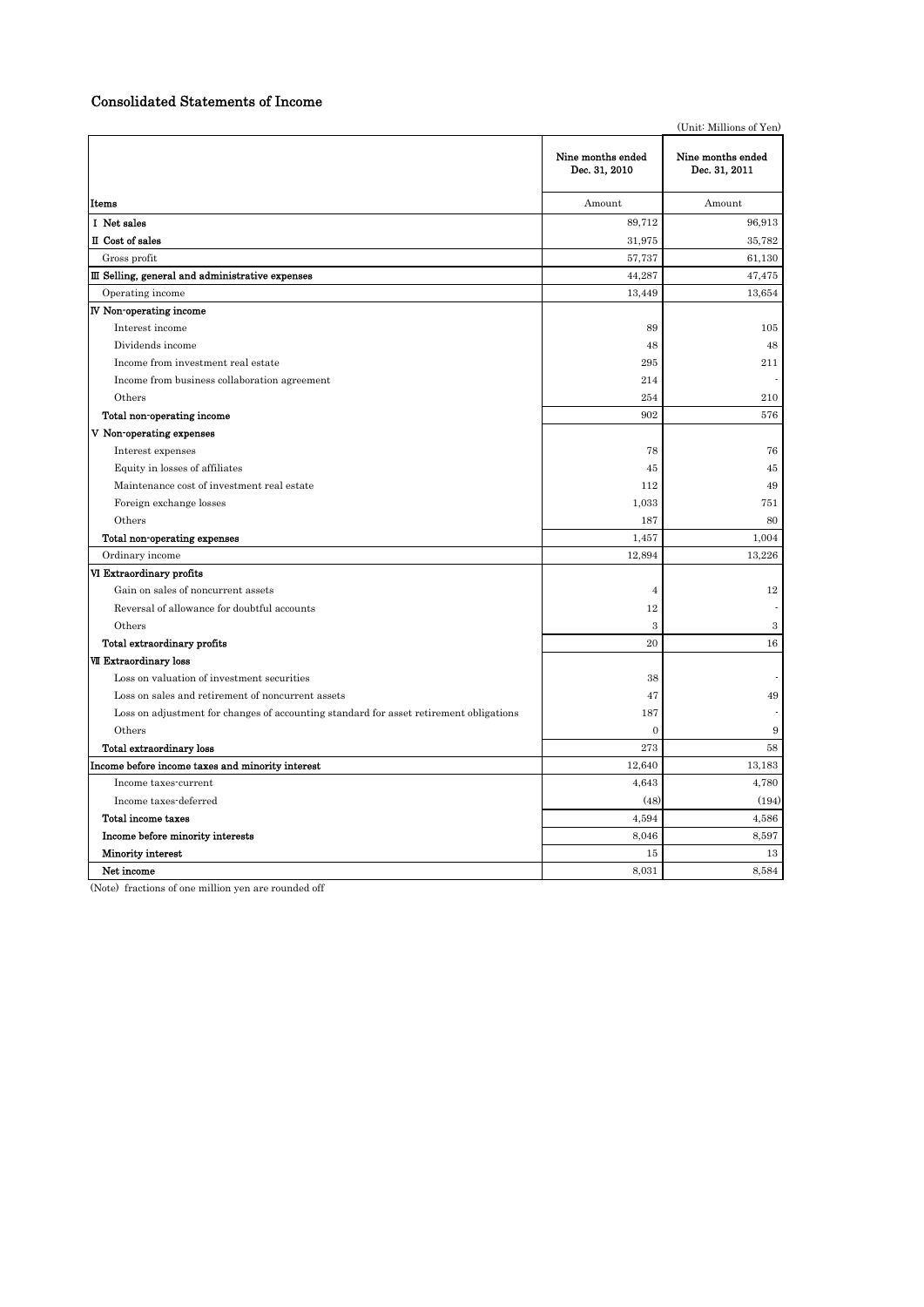# Consolidated Statements of Comprehensive Income

|                                                           |               | (Unit: Millions of Yen) |
|-----------------------------------------------------------|---------------|-------------------------|
|                                                           | Nine months   | Nine months             |
|                                                           | ended         | ended                   |
| <b>Items</b>                                              | Dec. 31, 2010 | Dec. 31, 2011           |
| Income before minority interests                          | 8,046         | 8,597                   |
| Other comprehensive income                                |               |                         |
| Valuation difference on available-for-sale securities     | (107)         | (49)                    |
| Deferred gains or losses on hedges                        | 31            | 15                      |
| Foreign currency translation adjustment                   | (3,247)       | (3,661)                 |
| Total other comprehensive income                          | (3,322)       | (3,696)                 |
| Comprehensive income                                      | 4,723         | 4,900                   |
| Comprehensive income attributable to owners of the parent | 4,711         | 4,897                   |
| Comprehensive income attributable to minority interests   | 12            | 3                       |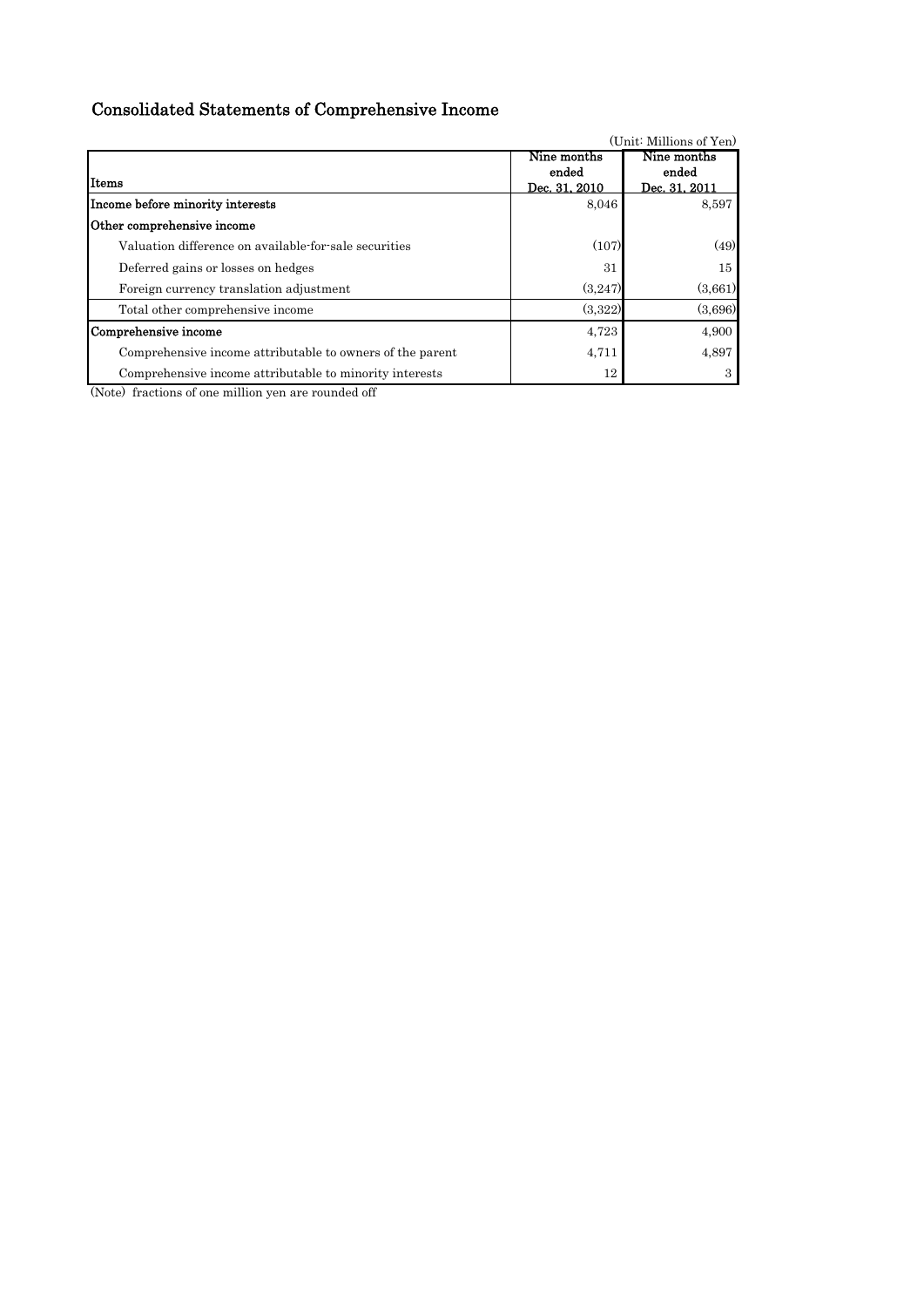# Consolidated Statements of Cash Flows

| Consonuated Statements of Cash Flows                                                   |                                    | (Unit: Millions of Yen)            |
|----------------------------------------------------------------------------------------|------------------------------------|------------------------------------|
| Items                                                                                  | Nine months ended<br>Dec. 31, 2010 | Nine months ended<br>Dec. 31, 2011 |
| I Net cash provided by (used in) operating activities                                  |                                    |                                    |
| Income before income taxes                                                             | 12,640                             | 13,183                             |
| Depreciation and amortization                                                          | 5.076                              | 5,260                              |
| Loss on adjustment for changes of accounting standard for asset retirement obligations | 187                                |                                    |
| Decrease (increase) in notes and accounts receivable-trade                             | (897)                              | (1,426)                            |
| Decrease (increase) in inventories                                                     | (1,737)                            | (4, 403)                           |
| Increase (decrease) in notes and accounts payable-trade                                | 701                                | 834                                |
| Others                                                                                 | (262)                              | 2.050                              |
| Subtotal                                                                               | 15,709                             | 15,499                             |
| Interest and dividends received                                                        | 111                                | 139                                |
| Interest expenses paid                                                                 | (70)                               | (39)                               |
| Income taxes paid                                                                      | (4,750)                            | (5,644)                            |
| Net cash provided by (used in) operating activities                                    | 10,999                             | 9.955                              |
| II Net cash provided by (used in) investment activities                                |                                    |                                    |
| Purchase of property, plant and equipment                                              | (3,981)                            | (4,777)                            |
| Purchase of intangible assets                                                          | (1,141)                            | (1, 172)                           |
| Payments for transfer of business                                                      |                                    | (1,900)                            |
| Others                                                                                 | (1,032)                            | 96                                 |
| Net cash provided by (used in) investment activities                                   | (6, 154)                           | (7,754)                            |
| $III$ Net cash provided by (used in) financing activities                              |                                    |                                    |
| Net increase (decrease) in short-term loans payable                                    | 443                                | 807                                |
| Repayment of long-term loans payable                                                   | (7)                                | (4)                                |
| Cash dividends paid                                                                    | (3,026)                            | (3, 184)                           |
| Others                                                                                 | (577)                              | (319)                              |
| Net cash provided by (used in) financing activities                                    | (3.167)                            | (2.701)                            |
| IV Effect of exchange rate change on cash and cash equivalents                         | (997)                              | (623)                              |
| V Net increase (decrease) in cash and cash equivalents                                 | 679                                | (1.124)                            |
| VI Cash and cash equivalents at beginning of term                                      | 13,812                             | 18,915                             |
| VII Cash and cash equivalents at end of term                                           | 14,491                             | 17,791                             |